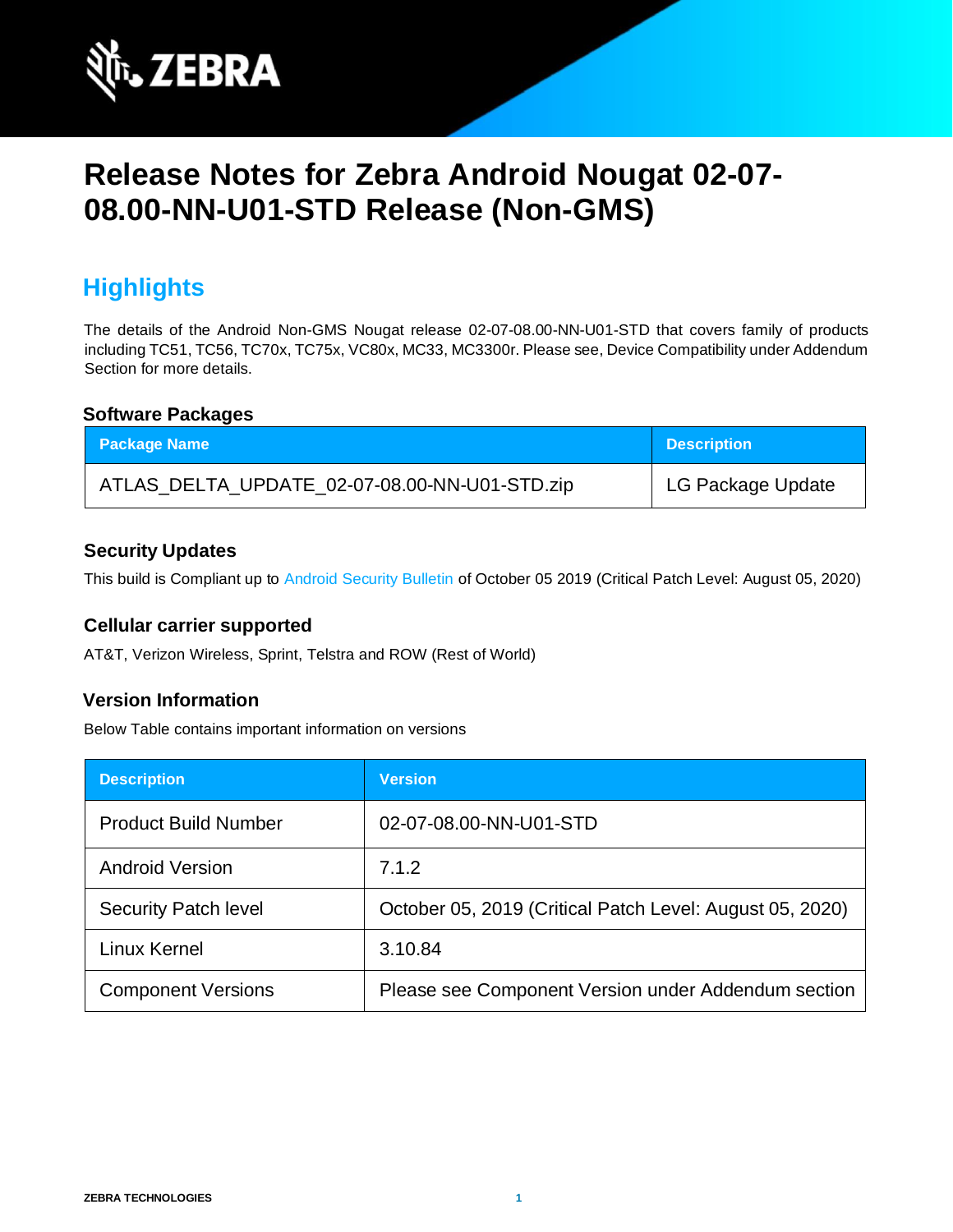

# **LG U01 Updates:**

- ❖ ATLAS\_DELTA\_UPDATE\_02-07-08.00-NN-U01-STD.zip
	- o Updated below mentioned components:
		- $O$  MXMF 9.4.0.2
		- $\circ$  Stagenow 3.4.1.5
		- o Baseband FALCON-W200723A-00009.1-00029.0
		- $O$  OSX OCT.71.7.14.4
		- o FUSION\_BA\_2\_10.0.4.032\_N
			- Radio: BA\_2\_10.0.4.027\_N
		- o Webview –84.0.4147.125
	- SPR40280 Enabled all HW supported bands for Sprint and TMO SIMs.
	- ‒ SPR40266 Resolved an issue wherein call to MX AccessMgr CSP used to fail intermittently resulting in MX being in an error state.
	- ‒ SPR40308 Resolved an issue where TC51 experiencing slow WiFi operation when BLE scan/transmit was running on same band.
	- ‒ SPR38958 Resolved an issue where VPN and ethernet connection was not using Domain name.
	- ‒ SPR39491 Resolved an issue wherein voice calls intermittently becomes one way when connected in a FT (802.11r) network.
	- SPR39819 Resolved an issue wherein an additional "Enter key" was being added in the barcode data when Datawedge ADF rule for Line feed Action Key Char was set to "Send Char" 10.
	- ‒ SPR38723 Resolved an issue with filter mask selection within Rxlogger and added log size limit option.
	- ‒ SPR39647 Resolved an issue wherein there was a scanning failure in png and pdf formats.
	- ‒ SPR39730 Resolved an issue to address iPhone accepting DHCP request with not supported IP address.
	- ‒ SPR38711 Resolved an issue wherein writing and reading using native nfc commands fails.
	- ‒ SPR39414 Resolved an issue to silently agree location consent when GPS mode is changed.
	- ‒ SPR38879 Resolved an issue wherein device becomes sluggish after period of usage.
	- SPR38679 Resolved an issue where Device loses wireless connectivity during roam in screen off state.
	- ‒ SPR38508 Resolved an issue wherein all calls to MX fail.
	- ‒ SPR38152 Resolved an issue where Device was unable to maintain constant Friendly name for DX30.
	- ‒ SPR38843 Resolved the issue wherein scanner is not working because of Datwedge api is not calling proper scanning state.
	- ‒ SPR38925 Resolved an issue wherein License manager where same act id can be run multiple times consuming additional licenses.
	- SPR40014 Resolved an issue wherein isVerifyAppsEnabled api was returning false though its enabled from settings.

Known Issues:

Wifi icon on the Notification bar displayed in white color when the App background is white.

# **Installation Requirements**

- ADB installed on the PC (including adb drivers)
- USB debugging turned ON (from Developer options)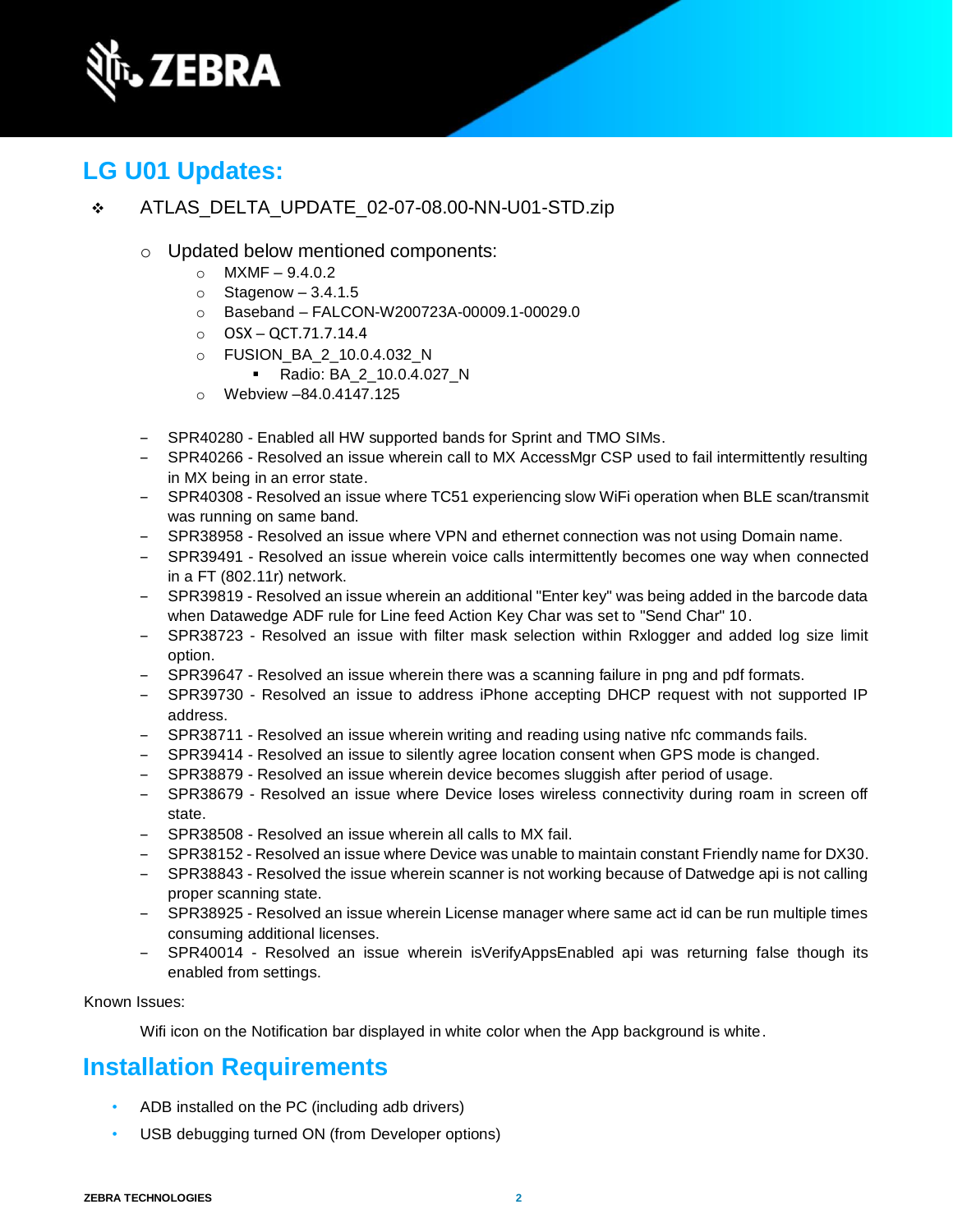

- Download LG Package and Reset Packages (Optional)
- Device has at least:
	- ‒ Version 02-07-08.00-NN-U00-STD

### **Installation Instructions**

#### **Software update procedure**

The installation instructions assume user has ADB installed on their PC (the adb drivers etc..) and user device has developer options enabled and USB debugging ON. Instructions on HOW TO enable ADB is also captured in the user guide. Please check following link for more information on installation and setup instructions.

• [Installation and setup instructions](https://www.zebra.com/content/dam/zebra_new_ia/en-us/software/operating-system/tc5x-tc7x-shared-operating-system/atlas_oreo-os-update-instructions.pdf)

### **Addendum**

#### **Device Compatibility**

This software release has been approved for use on the following devices.

| <b>TC51</b>               | <b>Device Specific</b><br><b>Manuals and</b><br><b>Guides</b> |                       |
|---------------------------|---------------------------------------------------------------|-----------------------|
| <b>Device Part Number</b> | <b>Operating System</b>                                       |                       |
| TC510K-1PAZU2P-US         | Android N                                                     |                       |
| TC510K-1PAZU2P-A6         | Android N                                                     |                       |
| TC510K-1PAZU4P-US         | Android N                                                     |                       |
| TC510K-1PAZU4P-A6         | Android N                                                     | <b>TC51 Home Page</b> |
| TC510K-1HDZU2P-US         | Android N                                                     |                       |
| TC510K-1HDZU4P-US         | Android N                                                     |                       |
| TC510K-1HDZU2P-A6         | Android N                                                     |                       |
| TC510K-1HDZU4P-A6         | Android N                                                     |                       |
| TC510K-1PAZU2P-IA         | Android N                                                     |                       |

|                           | TC56                    | <b>Device Specific</b><br><b>Manuals and Guides</b> |
|---------------------------|-------------------------|-----------------------------------------------------|
| <b>Device Part Number</b> | <b>Operating System</b> |                                                     |
| TC56DJ-1PAZU2P-A6         | Android N               |                                                     |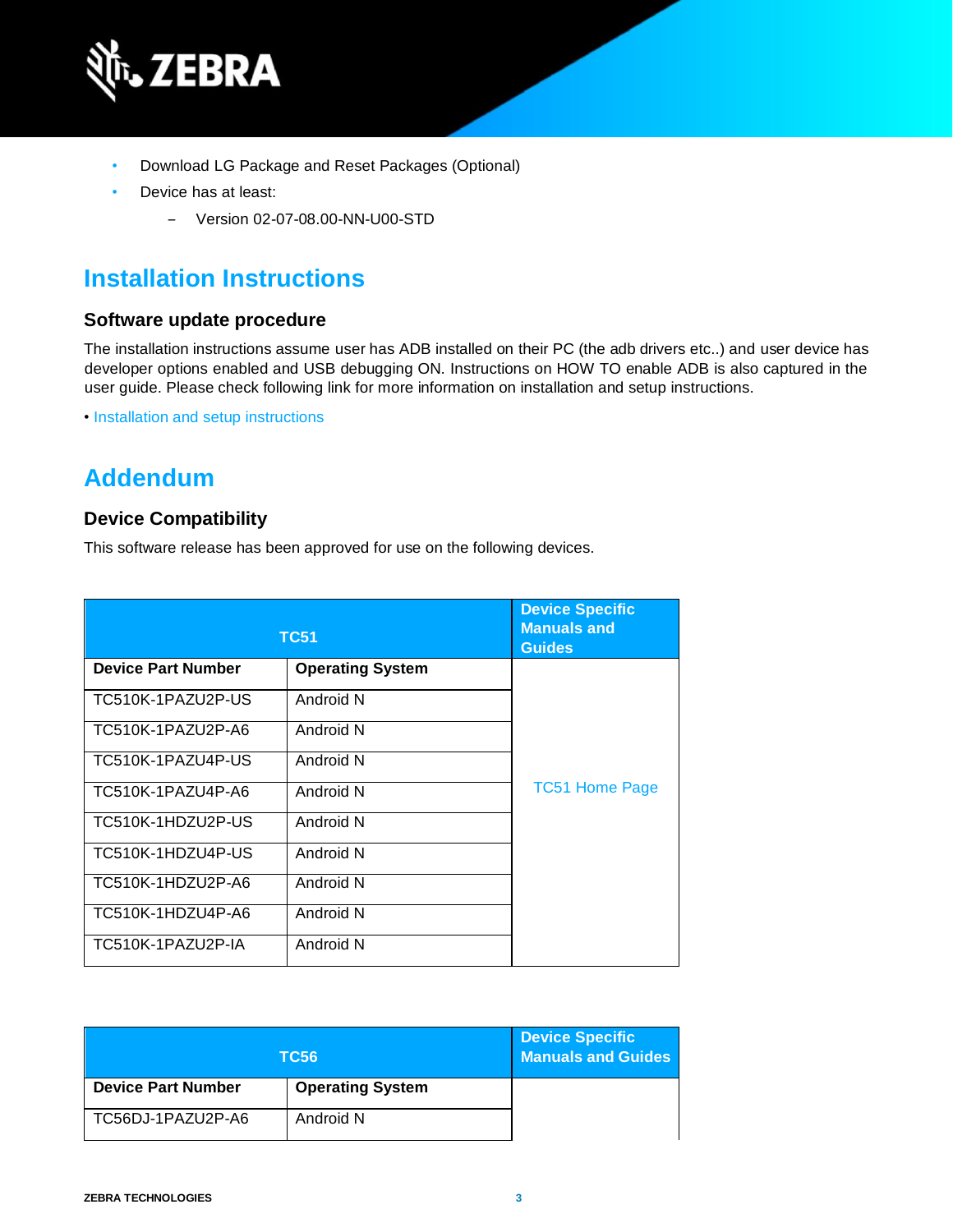

| TC56DJ-1PAZU4P-A6         | Android N                          |                                                     |
|---------------------------|------------------------------------|-----------------------------------------------------|
| TC56CJ-1PAZU2P-A6         | Android N                          |                                                     |
| TC56CJ-1PAZU4P-A6         | Android N                          | <b>TC56 Home Page</b>                               |
| TC56DJ-1PAZU2P-IA         | Android N                          |                                                     |
| TC56DJ-1PAZU4P-IA         | Android N                          |                                                     |
| TC56DJ-1PAZU4P-ID         | Android N                          |                                                     |
| TC56DJ-1PAZU2P-ID         | Android N                          |                                                     |
| TC56DJ-1PAZU2P-TN         | Android N                          |                                                     |
| TC56DJ-1PAZU4P-TN         | Android N                          |                                                     |
| TC56DJ-1PAZU4P-BR         | Android N                          |                                                     |
| TC56DJ-1PAZU2P-BR         | Android N                          |                                                     |
| TC56CJ-1PAZU2P-US         | Android N                          |                                                     |
| TC56CJ-1PAZU4P-US         | Android N                          |                                                     |
|                           | <b>FIPS SKUS (TC51 &amp; TC56)</b> |                                                     |
| <b>Device Part Number</b> | <b>Operating System</b>            | <b>Device Specific</b><br><b>Manuals and Guides</b> |
| TC510K-1PAZU4P-FT         | Android N                          | <b>TC51 Home Page</b>                               |
| TC510K-1HDZU4P-FT         | Android N                          | <b>TC51 Home Page</b>                               |
| TC56CJ-1PAZU4P-FT         | Android N                          | <b>TC56 Home Page</b>                               |

| <b>TC75x</b>              | <b>Device Specific</b><br><b>Manuals and Guides</b> |                        |
|---------------------------|-----------------------------------------------------|------------------------|
| <b>Device Part Number</b> | <b>Operating System</b>                             |                        |
| TC75FK-2MB22AD-A6         | Android N                                           |                        |
| TC75FK-2MB24AD-A6         | Android N                                           |                        |
| TC75FK-2MB22AD-IA         | Android N                                           |                        |
| TC75FK-2MB22AD-ID         | Android N                                           |                        |
| TC75FK-2MB22AD-TN         | Android N                                           |                        |
| TC75FK-2MF22AD-A6         | Android N                                           |                        |
| TC75FK-2MB22AD-TW         | Android N                                           | <b>TC75x Home Page</b> |
| TC75FK-2MB22AD-BR         | Android N                                           |                        |
| TC75GK-2MB22AD-A6         | Android N                                           |                        |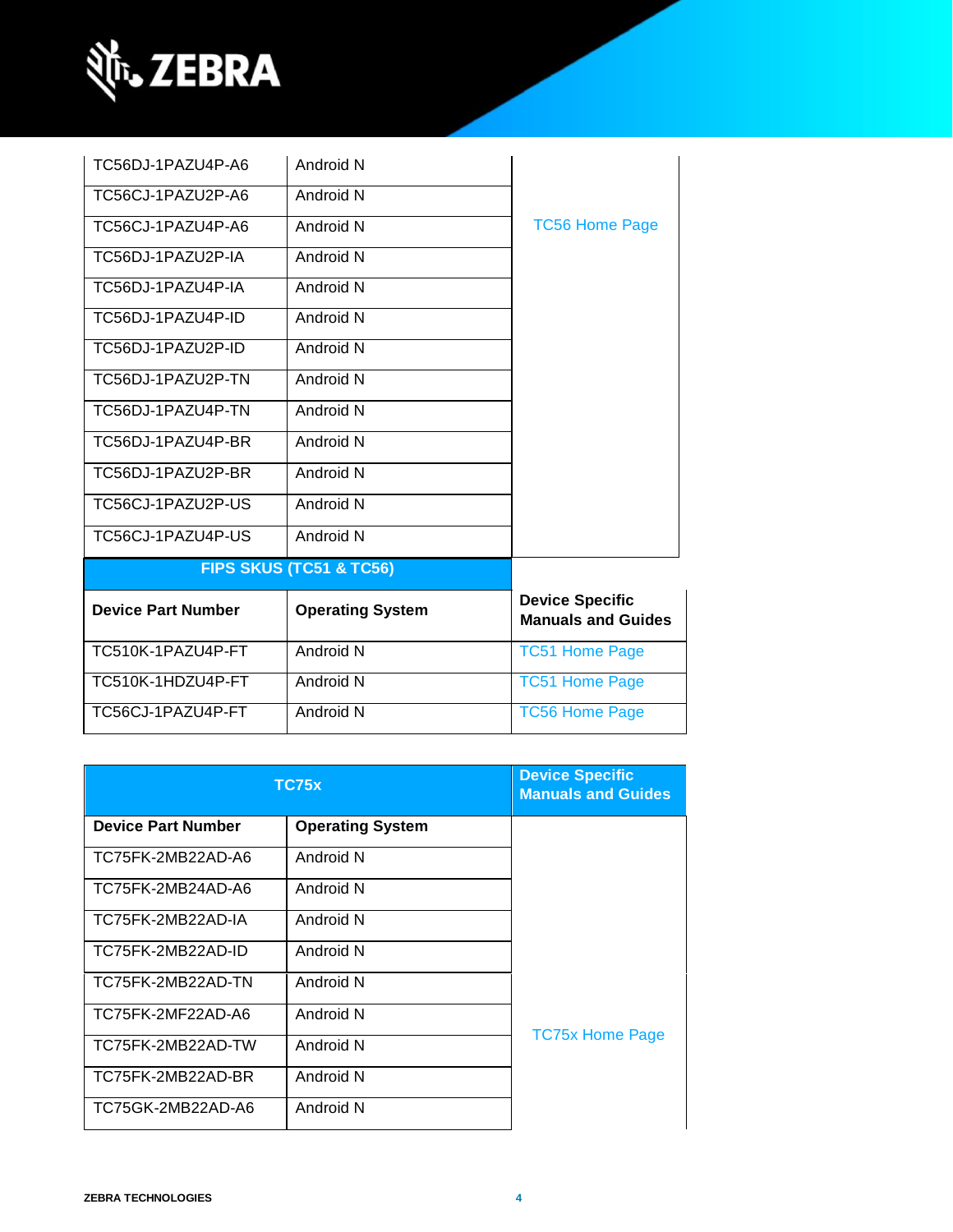

| TC75GK-2MB24AD-A6 | Android N |  |
|-------------------|-----------|--|
| TC75GK-2MF22AD-A6 | Android N |  |
| TC75EK-2MB22AB-US | Android N |  |
| TC75EK-2MF22AB-US | Android N |  |
| TC75EK-2MB22AF-US | Android N |  |
| TC75EK-2MB24AB-US | Android N |  |

| TC70x                     | <b>Device Specific</b><br><b>Manuals and Guides</b> |                        |
|---------------------------|-----------------------------------------------------|------------------------|
| <b>Device Part Number</b> | <b>Operating System</b>                             |                        |
| TC700K-0MB22B0-A6         | Android N                                           |                        |
| TC700K-0MB24B0-A6         | Android N                                           |                        |
| TC700K-0MB22B0-US         | Android N                                           | <b>TC70x Home Page</b> |
| TC700K-0MB24B0-US         | Android N                                           |                        |
| TC700K-0MB22B0-IA         | Android N                                           |                        |

| FIPS SKUS (TC70x & TC75x) |                         |                                                     |
|---------------------------|-------------------------|-----------------------------------------------------|
| <b>Device Part Number</b> | <b>Operating System</b> | <b>Device Specific</b><br><b>Manuals and Guides</b> |
| TC700K-0MB24B0-FT         | Android N               | <b>TC70x Home Page</b>                              |
| TC75EK-2MB24AB-FT         | Android N               | <b>TC75x Home Page</b>                              |

|                                 | <b>VC80x USA</b>               |                         | <b>Device Specific</b><br><b>Manuals and Guides</b> |
|---------------------------------|--------------------------------|-------------------------|-----------------------------------------------------|
|                                 | Device Part Number             | <b>Operating System</b> |                                                     |
| <b>Warehouse</b><br><b>AOSP</b> | VC80X-10SSRAAABA-U             | <b>Android N</b>        |                                                     |
| <b>Freezer AOSP</b>             | VC80X-10FSRAAABA-UAndroid N    |                         |                                                     |
| <b>Outdoor AOSP</b>             | VC80X-10SORAAABA-              | Android N               |                                                     |
|                                 | <b>VC80x Rest of the World</b> |                         | <b>VC80x Home Page</b>                              |
| Warehouse<br><b>AOSP</b>        | VC80X-10SSRAAABA-I             | Android N               |                                                     |
| <b>Freezer AOSP</b>             | VC80X-10FSRAAABA-I             | Android N               |                                                     |
| <b>Outdoor AOSP</b>             | VC80X-10SORAAABA-I Android N   |                         |                                                     |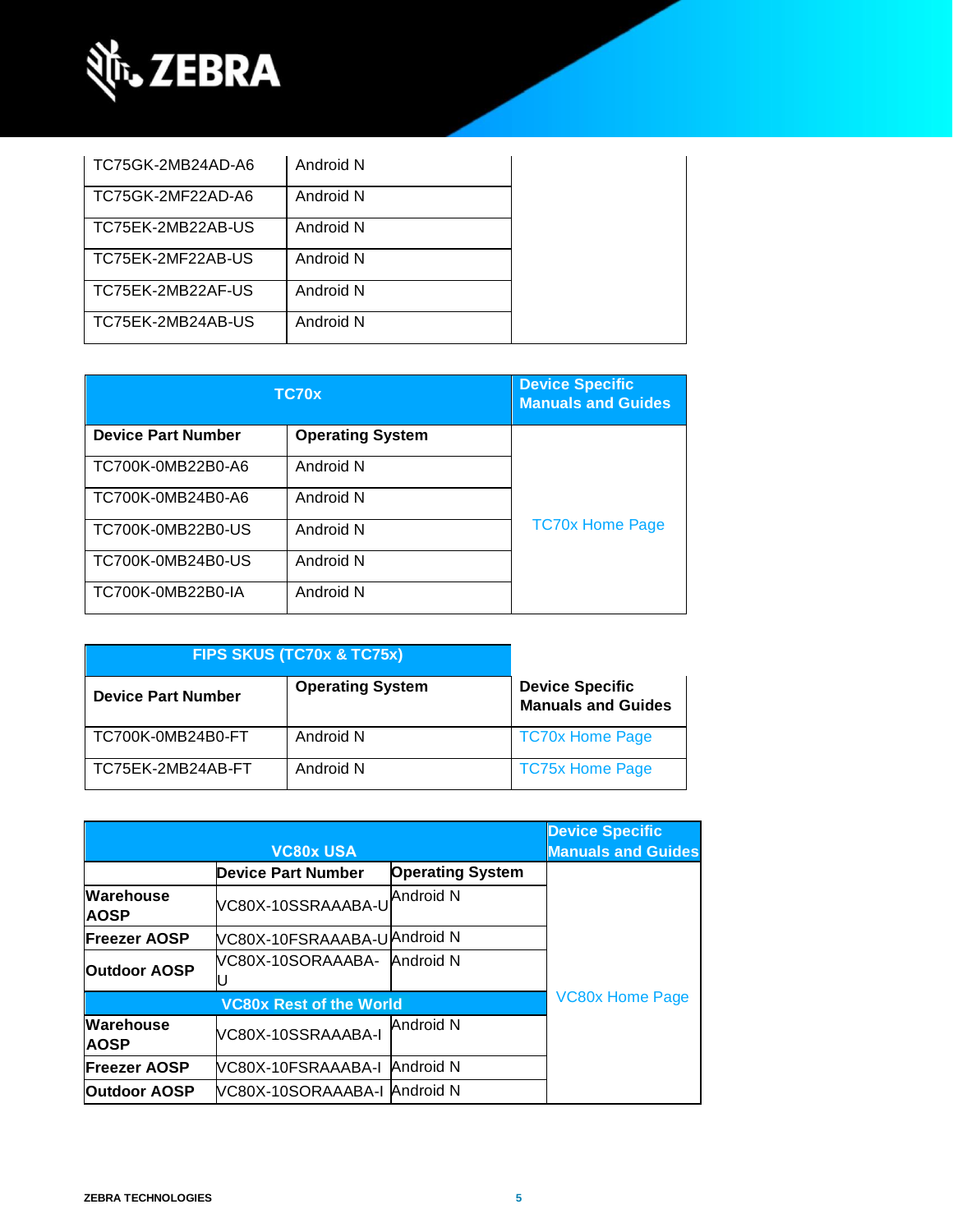

| <b>MC33</b>               |                         | <b>MC33</b>               |                         | <b>Device</b><br><b>Specific</b><br><b>Manuals and</b><br><b>Guides</b> |
|---------------------------|-------------------------|---------------------------|-------------------------|-------------------------------------------------------------------------|
| <b>Device Part Number</b> | <b>Operating System</b> | <b>Device Part number</b> | <b>Operating System</b> |                                                                         |
| MC330K-GE3HA3NA           | Android N               | MC330M-RL4SG2RW           | Android N               |                                                                         |
| MC330K-GE3HA3RW           | Android N               | MC330M-SI2HA2RW           | Android N               |                                                                         |
| MC330K-GE4HA3NA           | Android N               | MC330M-SI30A2RW           | Android N               |                                                                         |
| MC330K-GE4HA3RW           | Android N               | MC330M-SI3HA2NA           | Android N               | MC33 Home<br>Page                                                       |
| MC330K-GE4HA4NA           | Android N               | MC330M-SI3HA2RW           | Android N               |                                                                         |
| MC330K-GE4HA4RW           | Android N               | MC330M-SI40A2NA           | Android N               |                                                                         |
| MC330K-GI3HA3NA           | Android N               | MC330M-SI4HA2NA           | Android N               |                                                                         |
| MC330K-GI3HA3RW           | Android N               | MC330M-SI4HA2RW           | Android N               |                                                                         |
| MC330K-GI3HA4RW           | Android N               | MC330M-SI4HG2NA           | Android N               |                                                                         |
| MC330K-GI4HA3NA           | Android N               | MC330M-SL2HA2RW           | Android N               |                                                                         |
| MC330K-GI4HA3RW           | Android N               | MC330M-SL2HG2RW           | Android N               |                                                                         |
| MC330K-GI4HA4NA           | Android N               | MC330M-SL3HA2NA           | Android N               |                                                                         |
| MC330K-GI4HA4RW           | Android N               | MC330M-SL3HA2RW           | Android N               |                                                                         |
| MC330K-GI4HG3NA           | Android N               | MC330M-SL4HA2NA           | Android N               |                                                                         |
| MC330K-GI4HG3RW           | Android N               | MC330M-SN3HA2RW           | Android N               |                                                                         |
| MC330K-GI4HG4NA           | Android N               | MC330M-SN4HA2NA           | Android N               |                                                                         |
| MC330K-GI4HG4RW           | Android N               | MC330M-RL2SG2US           | Android N               |                                                                         |
| MC330K-GL2HA3RW           | Android N               | MC330M-SL4HG2US           | Android N               |                                                                         |
| MC330K-GL3HA3RW           | Android N               | MC330M-SL3HG2US           | Android N               |                                                                         |
| MC330K-GL3HA4RW           | Android N               | MC330M-RL4SG2US           | Android N               |                                                                         |
| MC330K-GL4HA3NA           | Android N               | MC330M-RL3HG2US           | Android N               |                                                                         |
| MC330K-GL4HA3RW           | Android N               | MC330M-SN4HG2US           | Android N               |                                                                         |
| MC330K-GL4HA4NA           | Android N               | MC330M-SI3HG2US           | Android N               |                                                                         |
| MC330K-GL4HA4RW           | Android N               | MC330M-GL4HG2US           | Android N               |                                                                         |
| MC330K-GL4HG3RW           | Android N               | MC330M-GL3HG2US           | Android N               |                                                                         |
| MC330K-RC3HA4NA           | Android N               | MC330M-GL2HG2US           | Android N               |                                                                         |
| MC330K-RC3HA4RW           | Android N               | MC330M-GI3HG2US           | Android N               |                                                                         |
| MC330K-RC3HG4RW           | Android N               | MC330M-GI2HG2US           | Android N               |                                                                         |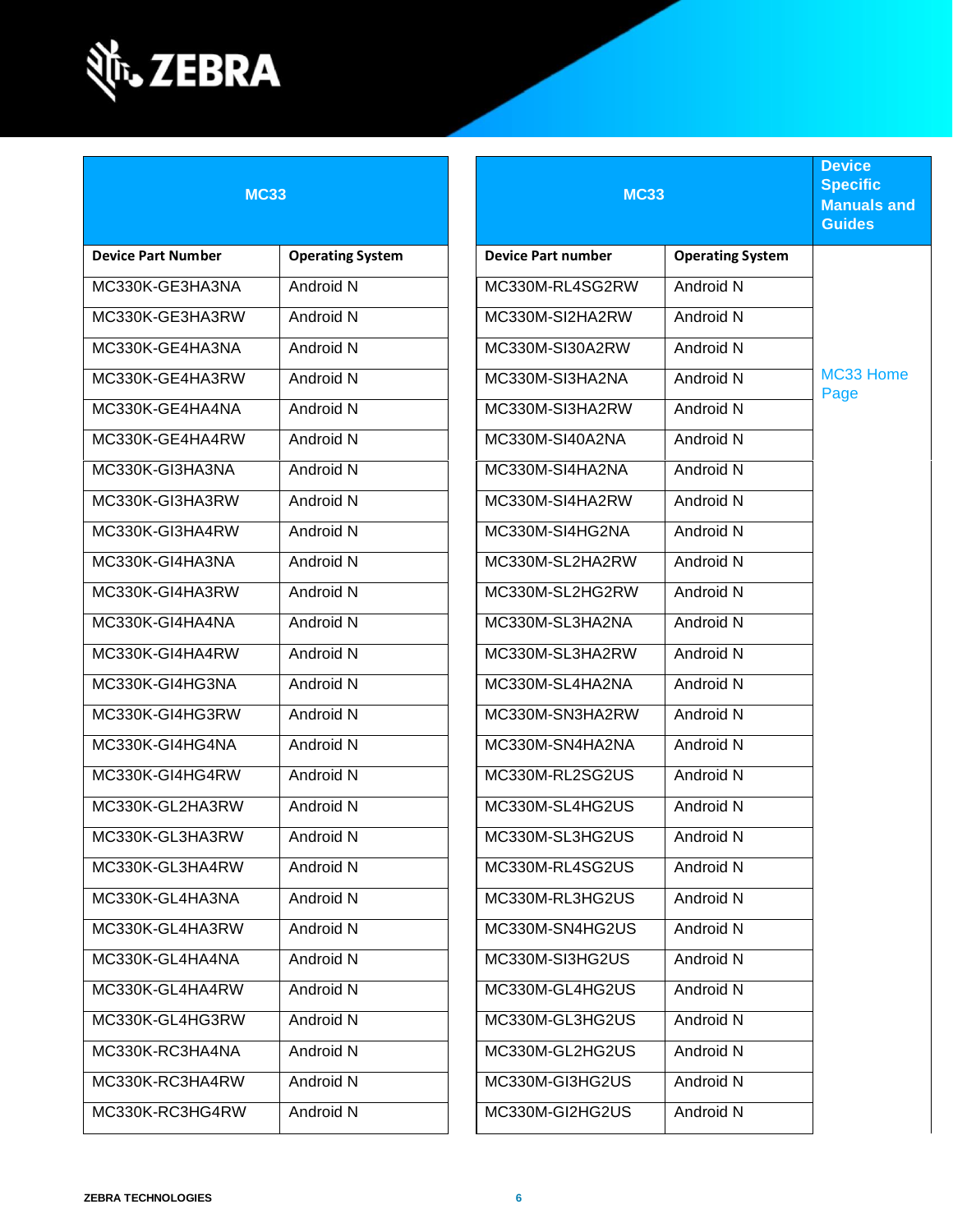

| MC330K-RC4HA4NA | Android N | MC330K-SN4HG3US   | Android N |
|-----------------|-----------|-------------------|-----------|
| MC330K-RC4HA4RW | Android N | MC330K-SI3HG3US   | Android N |
| MC330K-RL3HA3RW | Android N | MC330K-GL4HG3US   | Android N |
| MC330K-RL3HG3RW | Android N | MC330K-RC4HG4US   | Android N |
| MC330K-RL3SG3RW | Android N | MC330K-RC3HG4US   | Android N |
| MC330K-RL4HA3NA | Android N | MC330K-GL4HG4US   | Android N |
| MC330K-RL4HA3RW | Android N | MC330K-GI3HG3US   | Android N |
| MC330K-RL4HG3NA | Android N | MC330K-SP4HG4US   | Android N |
| MC330K-SB3HA4NA | Android N | MC330K-SP3HG4US   | Android N |
| MC330K-SB3HA4RW | Android N | MC330K-SB3HG4US   | Android N |
| MC330K-SB3HG4RW | Android N | MC330K-SE4HG3US   | Android N |
| MC330K-SB4HA4NA | Android N | MC330K-SE3HG3US   | Android N |
| MC330K-SB4HA4RW | Android N | MC330K-SE2HG3US   | Android N |
| MC330K-SB4HG4NA | Android N | MC330K-GE4HG3US   | Android N |
| MC330K-SE2HA3RW | Android N | MC330K-GE3HG3US   | Android N |
| MC330K-SE3HA3NA | Android N | MC330K-GE2HG3US   | Android N |
| MC330K-SE3HA3RW | Android N | MC330K-SG4HG4US   | Android N |
| MC330K-SE4HA3NA | Android N | MC330K-SG3HG4US   | Android N |
| MC330K-SE4HA3RW | Android N | MC330K-SG2HG4US   | Android N |
| MC330K-SG3HA4NA | Android N | MC330K-GE4HG4US   | Android N |
| MC330K-SG3HA4RW | Android N | MC330K-GE2HG4US   | Android N |
| MC330K-SG4HA4NA | Android N | MC330K-GI3HG3US01 | Android N |
| MC330K-SI2HA3RW | Android N | MC330M-SN3HG2RW   | Android N |
| MC330K-SI3HA3NA | Android N | MC330M-SL3HG2RW   | Android N |
| MC330K-SI3HA3RW | Android N | MC330M-SI4HG2RW   | Android N |
| MC330K-SI3HG3RW | Android N | MC330M-SI3HG2RW   | Android N |
| MC330K-SI4HA3NA | Android N | MC330M-SI2HG2RW   | Android N |
| MC330K-SI4HA3RW | Android N | MC330M-RL3HG2RW   | Android N |
| MC330K-SI4HG3NA | Android N | MC330M-RL2SG2RW   | Android N |
| MC330K-SL2HA3RW | Android N | MC330M-GL4HG2RW   | Android N |
| MC330K-SL4HA3RW | Android N | MC330M-GL2HG2RW   | Android N |
|                 |           |                   |           |

| MC330K-SN4HG3US   | Android N |
|-------------------|-----------|
| MC330K-SI3HG3US   | Android N |
| MC330K-GL4HG3US   | Android N |
| MC330K-RC4HG4US   | Android N |
| MC330K-RC3HG4US   | Android N |
| MC330K-GL4HG4US   | Android N |
| MC330K-GI3HG3US   | Android N |
| MC330K-SP4HG4US   | Android N |
| MC330K-SP3HG4US   | Android N |
| MC330K-SB3HG4US   | Android N |
| MC330K-SE4HG3US   | Android N |
| MC330K-SE3HG3US   | Android N |
| MC330K-SE2HG3US   | Android N |
| MC330K-GE4HG3US   | Android N |
| MC330K-GE3HG3US   | Android N |
| MC330K-GE2HG3US   | Android N |
| MC330K-SG4HG4US   | Android N |
| MC330K-SG3HG4US   | Android N |
| MC330K-SG2HG4US   | Android N |
| MC330K-GE4HG4US   | Android N |
| MC330K-GE2HG4US   | Android N |
| MC330K-GI3HG3US01 | Android N |
| MC330M-SN3HG2RW   | Android N |
| MC330M-SL3HG2RW   | Android N |
| MC330M-SI4HG2RW   | Android N |
| MC330M-SI3HG2RW   | Android N |
| MC330M-SI2HG2RW   | Android N |
| MC330M-RL3HG2RW   | Android N |
| MC330M-RL2SG2RW   | Android N |
| MC330M-GL4HG2RW   | Android N |
| MC330M-GL2HG2RW   | Android N |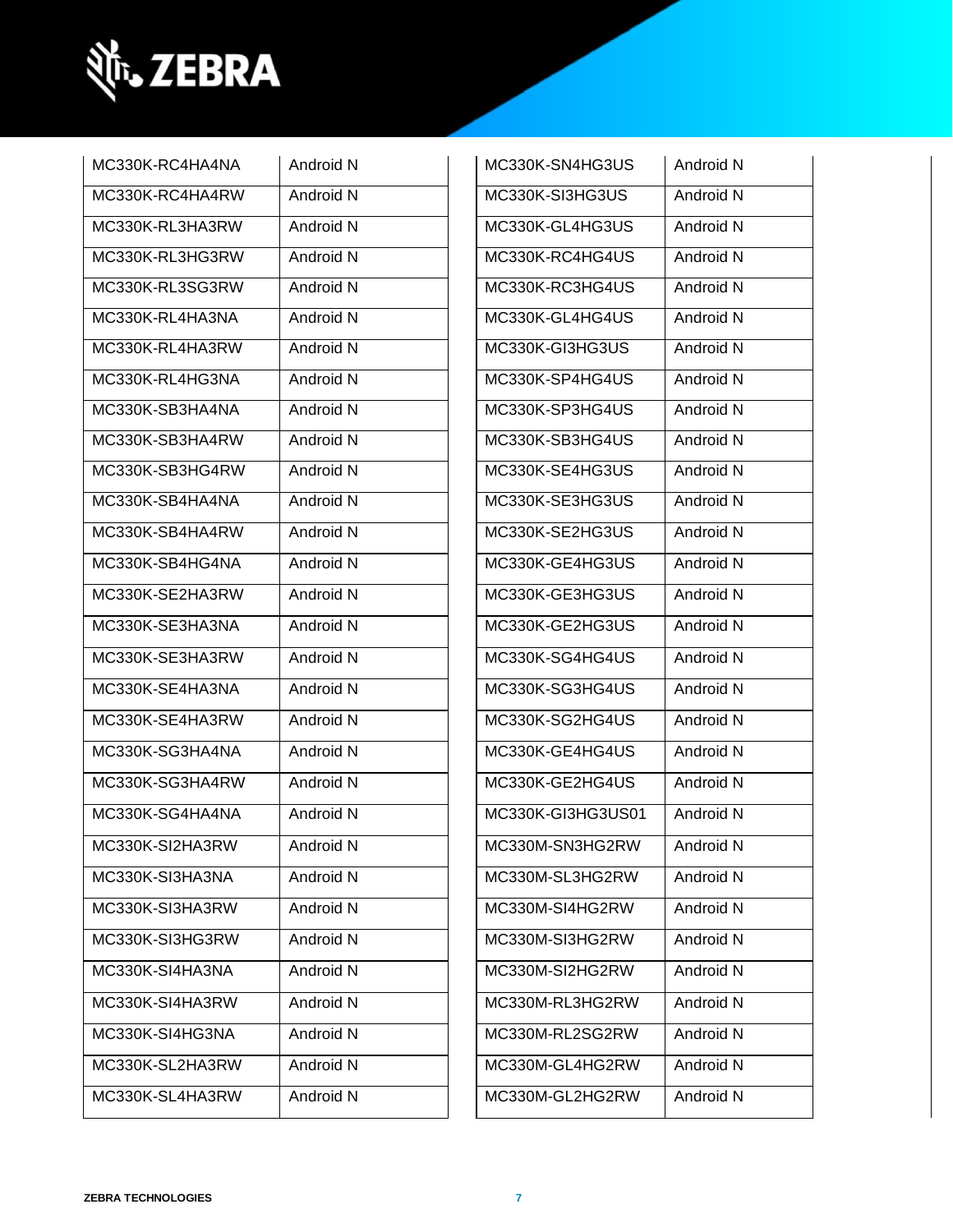

| MC330K-SN3HA3RW | Android N | MC330M-GI4HG2RW | Android N |
|-----------------|-----------|-----------------|-----------|
| MC330K-SN4HA3NA | Android N | MC330M-GI4HG2IN | Android N |
| MC330K-SN4HA3RW | Android N | MC330M-GI3HG2IN | Android N |
| MC330K-SP3HA4NA | Android N | MC330M-GI2HG2RW | Android N |
| MC330K-SP3HA4RW | Android N | MC330K-SP4HG4RW | Android N |
| MC330K-SP4HA4NA | Android N | MC330K-SP3HG4RW | Android N |
| MC330K-SP4HA4RW | Android N | MC330K-SN4HG3RW | Android N |
| MC330M-GI2HA2NA | Android N | MC330K-SN3HG3RW | Android N |
| MC330M-GI2HA2RW | Android N | MC330K-SL4HG3RW | Android N |
| MC330M-GI30A2RW | Android N | MC330K-SL2HG3RW | Android N |
| MC330M-GI3HA2IN | Android N | MC330K-SI4HG3RW | Android N |
| MC330M-GI3HA2NA | Android N | MC330K-SI2HG3RW | Android N |
| MC330M-GI3HA2RW | Android N | MC330K-SG3HG4RW | Android N |
| MC330M-GI3HG2RW | Android N | MC330K-SG2HG4RW | Android N |
| MC330M-GI40A2NA | Android N | MC330K-SE4HG3RW | Android N |
| MC330M-GI4HA2IN | Android N | MC330K-SE3HG3RW | Android N |
| MC330M-GI4HA2NA | Android N | MC330K-SE2HG3RW | Android N |
| MC330M-GI4HA2RW | Android N | MC330K-SB4HG4RW | Android N |
| MC330M-GI4HG2NA | Android N | MC330K-RL4HG3RW | Android N |
| MC330M-GL2HA2NA | Android N | MC330K-RC4HG4RW | Android N |
| MC330M-GL2HA2RW | Android N | MC330K-GL4HG3RW | Android N |
| MC330M-GL3HA2NA | Android N | MC330K-GL3HG4RW | Android N |
| MC330M-GL3HA2RW | Android N | MC330K-GL3HG3RW | Android N |
| MC330M-GL3HG2RW | Android N | MC330K-GL2HG3RW | Android N |
| MC330M-GL40A2NA | Android N | MC330K-GI3HG4RW | Android N |
| MC330M-GL40A2RW | Android N | MC330K-GI3HG3RW | Android N |
| MC330M-GL4HA2NA | Android N | MC330K-GE4HG4RW | Android N |
| MC330M-GL4HA2RW | Android N | MC330K-GE4HG3RW | Android N |
| MC330M-RL2SA2NA | Android N | MC330K-GE3HG3RW | Android N |
| MC330M-RL2SA2RW | Android N | MC330K-GE2HG4RW | Android N |
| MC330M-RL3HA2NA | Android N | MC330K-GE2HG3RW | Android N |
|                 |           |                 |           |

| MC330M-GI4HG2RW | Android N        |
|-----------------|------------------|
| MC330M-GI4HG2IN | <b>Android N</b> |
| MC330M-GI3HG2IN | Android N        |
| MC330M-GI2HG2RW | Android N        |
| MC330K-SP4HG4RW | <b>Android N</b> |
| MC330K-SP3HG4RW | Android N        |
| MC330K-SN4HG3RW | Android N        |
| MC330K-SN3HG3RW | Android N        |
| MC330K-SL4HG3RW | Android N        |
| MC330K-SL2HG3RW | Android N        |
| MC330K-SI4HG3RW | Android N        |
| MC330K-SI2HG3RW | Android N        |
| MC330K-SG3HG4RW | Android N        |
| MC330K-SG2HG4RW | Android N        |
| MC330K-SE4HG3RW | Android N        |
| MC330K-SE3HG3RW | Android N        |
| MC330K-SE2HG3RW | Android N        |
| MC330K-SB4HG4RW | Android N        |
| MC330K-RL4HG3RW | Android N        |
| MC330K-RC4HG4RW | Android N        |
| MC330K-GL4HG3RW | Android N        |
| MC330K-GL3HG4RW | Android N        |
| MC330K-GL3HG3RW | Android N        |
| MC330K-GL2HG3RW | Android N        |
| MC330K-GI3HG4RW | Android N        |
| MC330K-GI3HG3RW | Android N        |
| MC330K-GE4HG4RW | Android N        |
| MC330K-GE4HG3RW | Android N        |
| MC330K-GE3HG3RW | Android N        |
| MC330K-GE2HG4RW | Android N        |
| MC330K-GE2HG3RW | Android N        |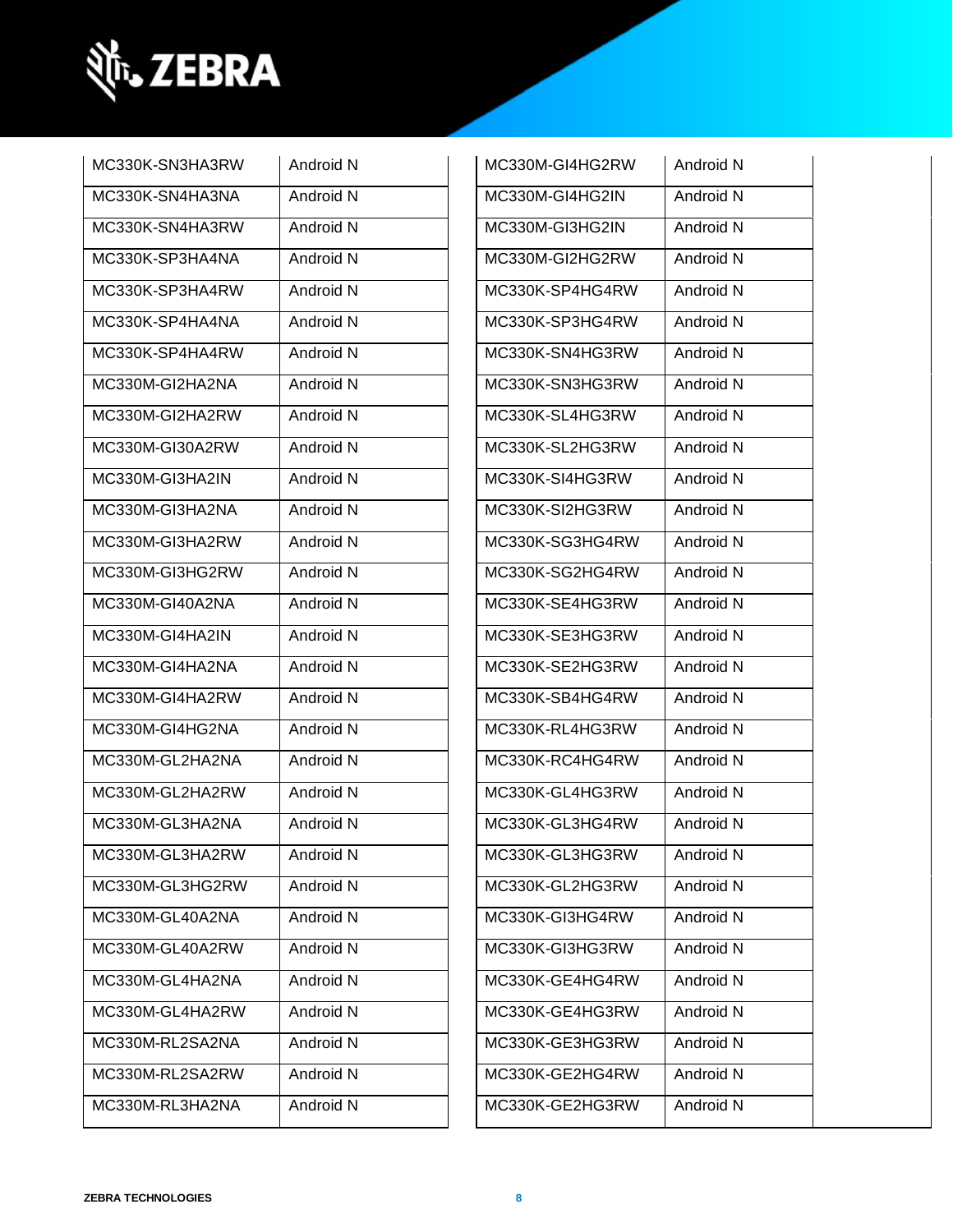

| MC330M-RL3HA2RW | Android N | MC330K-GI3HG3RW01 | Android N |
|-----------------|-----------|-------------------|-----------|
| MC330M-RL3SA2NA | Android N | MC330K-GE2HA3US   | Android N |
| MC330M-RL3SA2RW | Android N | MC330K-GE2HA4US   | Android N |
| MC330M-RL3SG2NA | Android N | MC330K-SE2HA3US   | Android N |
| MC330M-RL3SG2RW | Android N | MC330K-SG2HA4US   | Android N |
| MC330M-RL40A2NA | Android N | MC330K-GE2HA3RW   | Android N |
| MC330M-RL4SA2NA | Android N | MC330K-GE2HA4RW   | Android N |
| MC330M-RL4SA2RW | Android N | MC330K-SG2HA4RW   | Android N |

| MC330K-GI3HG3RW01 | Android N |  |
|-------------------|-----------|--|
| MC330K-GE2HA3US   | Android N |  |
| MC330K-GE2HA4US   | Android N |  |
| MC330K-SE2HA3US   | Android N |  |
| MC330K-SG2HA4US   | Android N |  |
| MC330K-GE2HA3RW   | Android N |  |
| MC330K-GE2HA4RW   | Android N |  |
| MC330K-SG2HA4RW   | Android N |  |

| <b>MC3300R</b>            |                         | <b>MC3300R</b>            |                                   | <b>Device</b><br><b>Specific</b><br><b>Manuals and</b><br><b>Guides</b> |
|---------------------------|-------------------------|---------------------------|-----------------------------------|-------------------------------------------------------------------------|
| <b>Device Part Number</b> | <b>Operating System</b> | <b>Device Part Number</b> | <b>Operating</b><br><b>System</b> |                                                                         |
| MC333R-GI2HG4US           | Android N               | MC333R-GI3HG4US           | Android N                         |                                                                         |
| MC339R-GE2HG4US           | Android N               | MC339R-GE3HG4US           | Android N                         |                                                                         |
| MC339R-GF2HG4US           | Android N               | MC339R-GF3HG4US           | Android N                         |                                                                         |
| MC333R-GI2HG4EU           | Android N               | MC333R-GI3HG4EU           | Android N                         |                                                                         |
| MC339R-GE2HG4EU           | Android N               | MC339R-GE3HG4EU           | Android N                         |                                                                         |
| MC339R-GF2HG4EU           | Android N               | MC339R-GF3HG4EU           | Android N                         |                                                                         |
| MC333R-GI2HG4IN           | Android N               | MC333R-GI4HG4US           | Android N                         |                                                                         |
| MC339R-GF2HG4IN           | Android N               | MC339R-GE4HG4US           | Android N                         |                                                                         |
| MC333R-GI2HG4JP           | Android N               | MC339R-GF4HG4US           | Android N                         |                                                                         |
| MC333R-GI2HG4WR           | Android N               | MC333R-GI4HG4EU           | Android N                         | <b>MC3300R</b>                                                          |
| MC339R-GE2HG4WR           | Android N               | MC339R-GE4HG4EU           | Android N                         | <b>Home Page</b>                                                        |
| MC339R-GF2HG4WR           | Android N               | MC339R-GF4HG4EU           | Android N                         |                                                                         |
| MC333R-GI4HG4WR           | Android N               | MC339R-GF4HG4WR           | Android N                         |                                                                         |
| MC333R-GI4HG4JP           | Android N               | MC339R-GF4HG4IN           | Android N                         |                                                                         |
| MC333R-GI4HG4IN           | Android N               | MC339R-GE4HG4WR           | Android N                         |                                                                         |

### **Component Versions**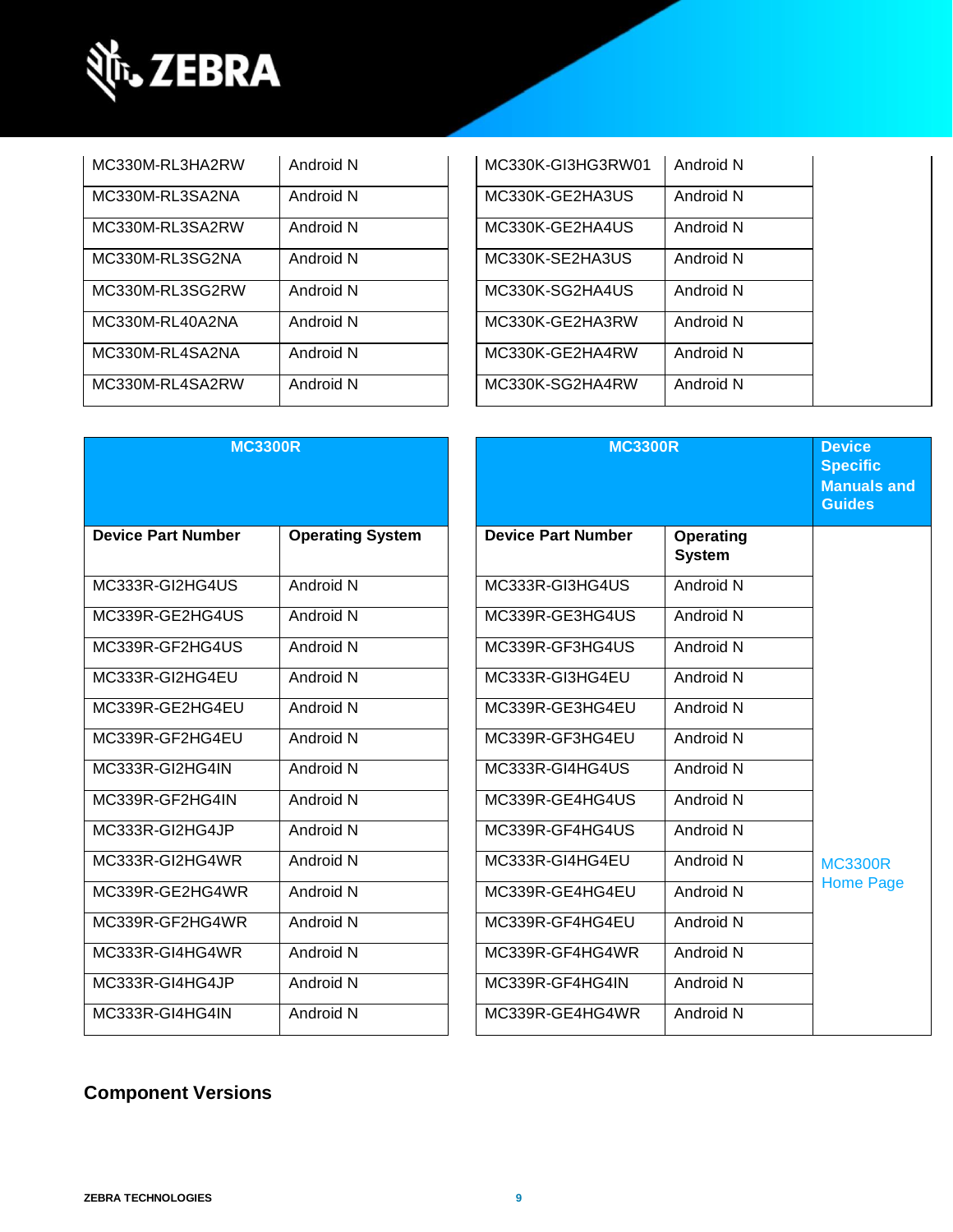

| <b>Component / Description</b> | <b>Version</b>                     |
|--------------------------------|------------------------------------|
| <b>Product Build Number</b>    | 02-07-08.00-NN-U01-STD             |
| <b>Android Version</b>         | 7.1.2                              |
| <b>Linux Kernel</b>            | 3.10.84                            |
| <b>Android SDK Level</b>       | 25                                 |
| <b>Platform</b>                | QC8956                             |
| <b>Bluetooth Stack</b>         | 1.1                                |
| <b>Flash Size</b>              | 32GB                               |
| <b>RAM Size</b>                | 4GB                                |
| <b>Scanning Framework</b>      | 19.63.37.0                         |
| <b>SimulScan Demo App</b>      | 3.0.2                              |
| <b>SimulScan Engine</b>        | 2.0.3                              |
| <b>DataWedge</b>               | 7.3.34                             |
| <b>EMDK</b>                    | 7.3.23.2323                        |
| <b>MXMF/OSX</b>                | MXMF: 9.4.0.2 / OSX: QCT.71.7.14.4 |
| <b>WiFi</b>                    | FUSION_BA_2_10.0.4.032_N           |
|                                | Radio: BA_2_10.0.4.027_N           |
|                                | Application: BA_2_10.0.1.013_N     |
|                                | Middleware: BA_2_10.0.1.017_N      |
|                                | Firmware: 7.35.205.8 (r)           |
|                                |                                    |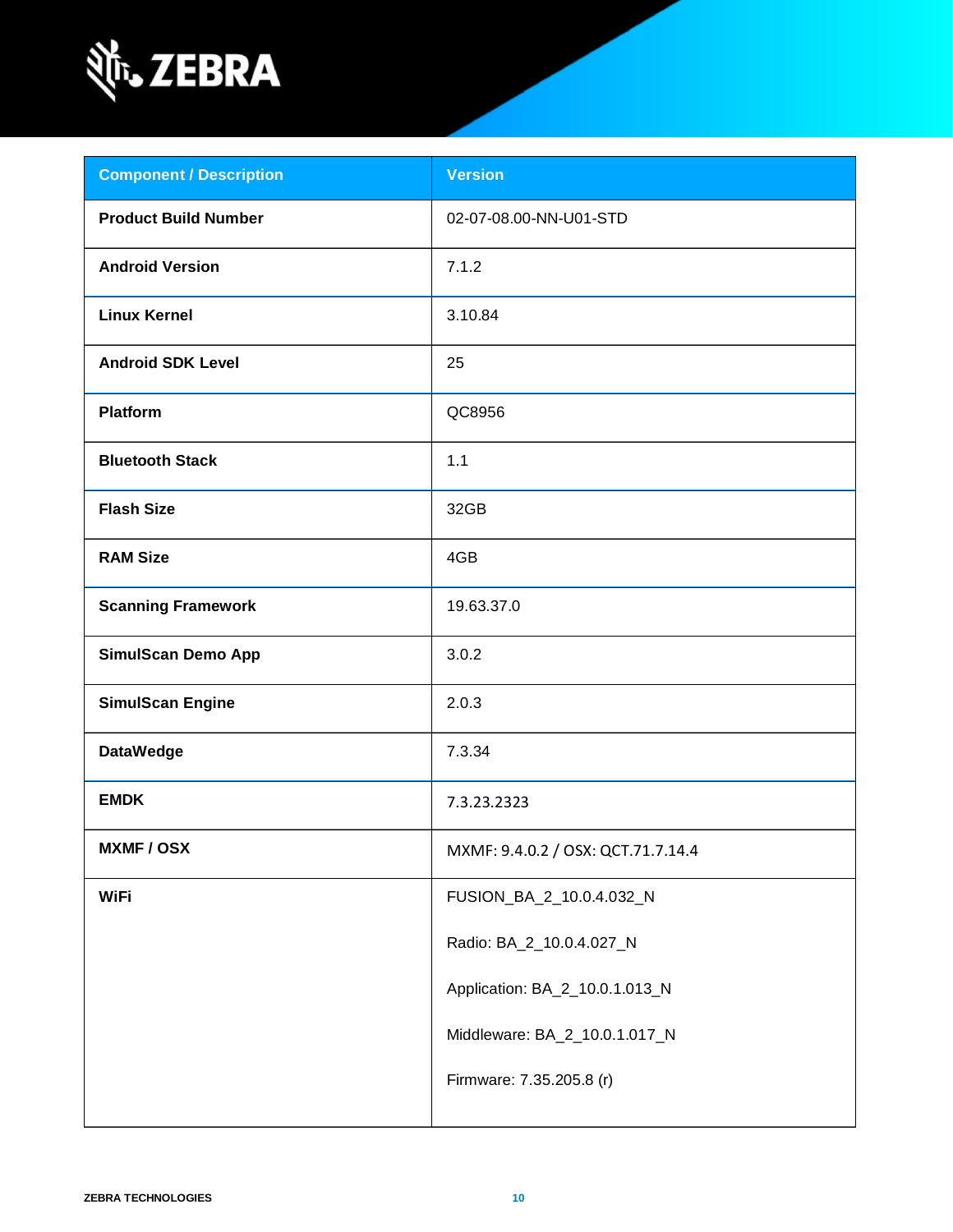

| <b>NFC</b>                       | NFC_NCIHALx_AR0F.4.3.0_M_OpnSrc                               |
|----------------------------------|---------------------------------------------------------------|
| <b>PTT</b>                       | 3.1.35                                                        |
| <b>Touch FW</b>                  | TC70x/TC75x = 1.9-Stylus-1-0 & TC51/TC56 = 1.8-Stylus-<br>2.0 |
| <b>RxLogger</b>                  | 5.4.13.0                                                      |
| <b>Bluetooth Pairing Utility</b> | 3.11                                                          |
| <b>Zebra Data Service</b>        | 7.0.0.1005                                                    |
| <b>Files</b>                     | 7.1.2                                                         |
| <b>Stage Now</b>                 | 3.4.1.5                                                       |
| <b>Battery Swap</b>              | 1.0                                                           |
| <b>User Guide</b>                | 1.0                                                           |
| <b>Camera</b>                    | 2.0.002                                                       |
| <b>MSRN</b>                      | 0.01                                                          |
| Zebra Volume Control (ZVC)       | 2.0.0.16                                                      |
| <b>Battery Manger</b>            | 1.3.8                                                         |
| <b>ActiveEdge</b>                | 2.5.16                                                        |
| <b>WorryFree WiFi</b>            | 3.0.3                                                         |
| <b>Device Central</b>            | 2.1.0.17                                                      |
| Zebra Software License Manager   | 3.2.0                                                         |
| <b>Audio</b>                     | 0.24.0.0                                                      |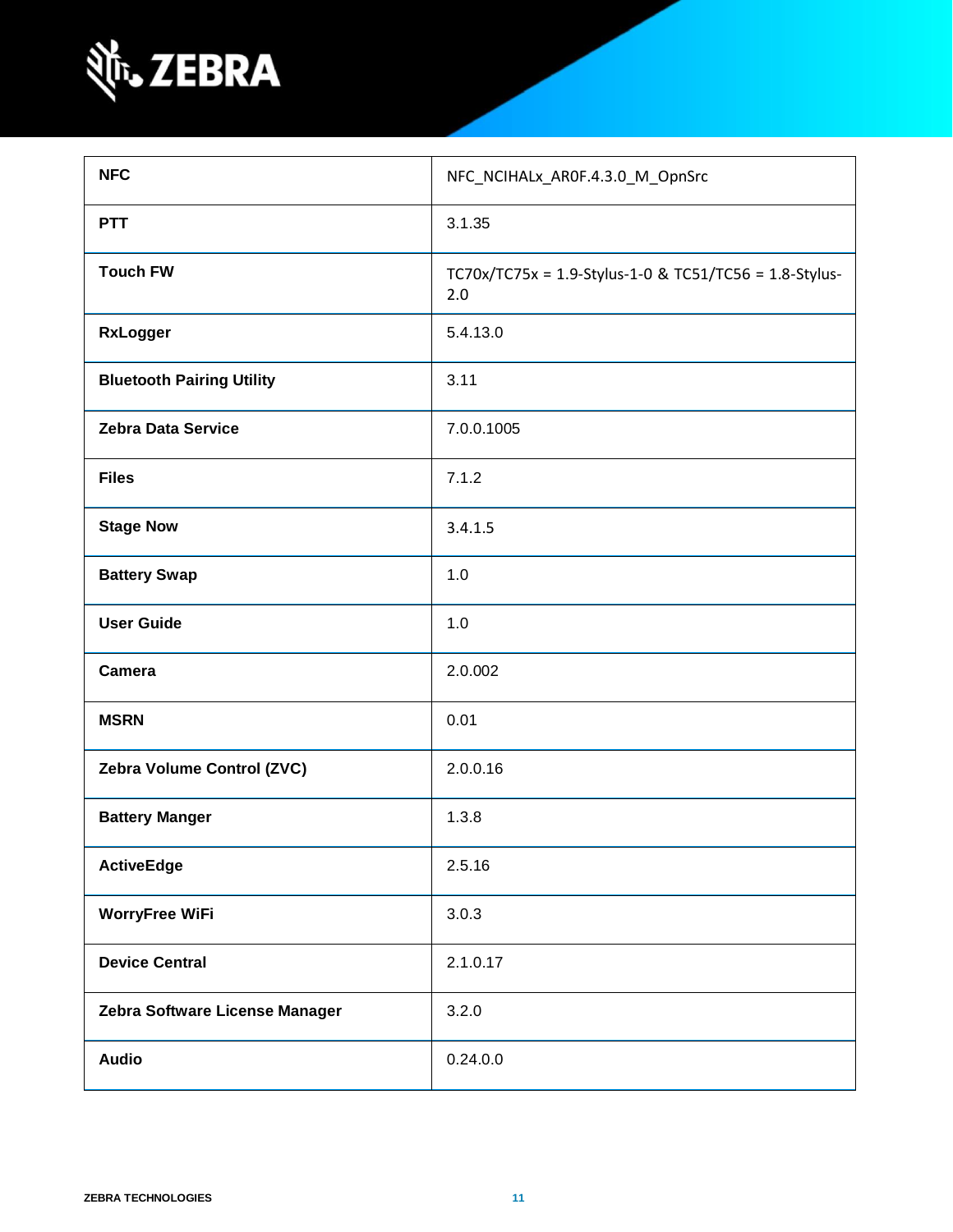

| <b>Acoustic Profiles</b>         | TC51: General: AN2.3 Cellular: N/A                                                                                                                                                                                                                                                                                                                                                     |
|----------------------------------|----------------------------------------------------------------------------------------------------------------------------------------------------------------------------------------------------------------------------------------------------------------------------------------------------------------------------------------------------------------------------------------|
|                                  | TC51HC: General: AN2.3 Cellular: N/A                                                                                                                                                                                                                                                                                                                                                   |
|                                  | TC70x: General: BN1.2 Cellular: N/A                                                                                                                                                                                                                                                                                                                                                    |
|                                  | TC56: General: AN3.6 Cellular: AN3.6                                                                                                                                                                                                                                                                                                                                                   |
|                                  | TC75x: General: BN2.3 Cellular: BN2.3                                                                                                                                                                                                                                                                                                                                                  |
|                                  | VC80x: General: EO1.1 Cellular: N/A                                                                                                                                                                                                                                                                                                                                                    |
|                                  | MC33x: General DN1.6 Cellur:N/A                                                                                                                                                                                                                                                                                                                                                        |
| <b>OemInfo</b>                   | 9.0.0.64                                                                                                                                                                                                                                                                                                                                                                               |
| <b>Enterprise Keyboard (EKB)</b> | 2.1.1.3                                                                                                                                                                                                                                                                                                                                                                                |
| <b>Diagnostic Tool</b>           | 1.17.0.9                                                                                                                                                                                                                                                                                                                                                                               |
| <b>RFID Module</b>               | MC3300R: PAAEES00-001-R03                                                                                                                                                                                                                                                                                                                                                              |
| <b>RFID Radio</b>                | MC3300R: 2.0.30.0                                                                                                                                                                                                                                                                                                                                                                      |
| Zebra RFID Mobile (Demo App)     | MC3300R: 2.2.7.2                                                                                                                                                                                                                                                                                                                                                                       |
| <b>RFID Manager Application</b>  | MC3300R: 2.0.10.2                                                                                                                                                                                                                                                                                                                                                                      |
| <b>RFID System Service</b>       | MC3300R: 2.0.4.1                                                                                                                                                                                                                                                                                                                                                                       |
| Webview                          | Version 84.0.4147.125                                                                                                                                                                                                                                                                                                                                                                  |
| <b>Fingerprint</b>               | Zebra/TC75x/TC75x:7.1.2/02-07-08.00-NN-U00-<br>STD/446:user/release-keys<br>Zebra/TC75x/TC75xDF:7.1.2/02-07-08.00-NN-U00-<br>STD/446:user/release-keys<br>Zebra/TC70x/TC70x:7.1.2/02-07-08.00-NN-U00-<br>STD/446:user/release-keys<br>Zebra/TC56/TC56:7.1.2/02-07-08.00-NN-U00-<br>STD/446:user/release-keys<br>Zebra/TC51/TC51:7.1.2/02-07-08.00-NN-U00-<br>STD/446:user/release-keys |